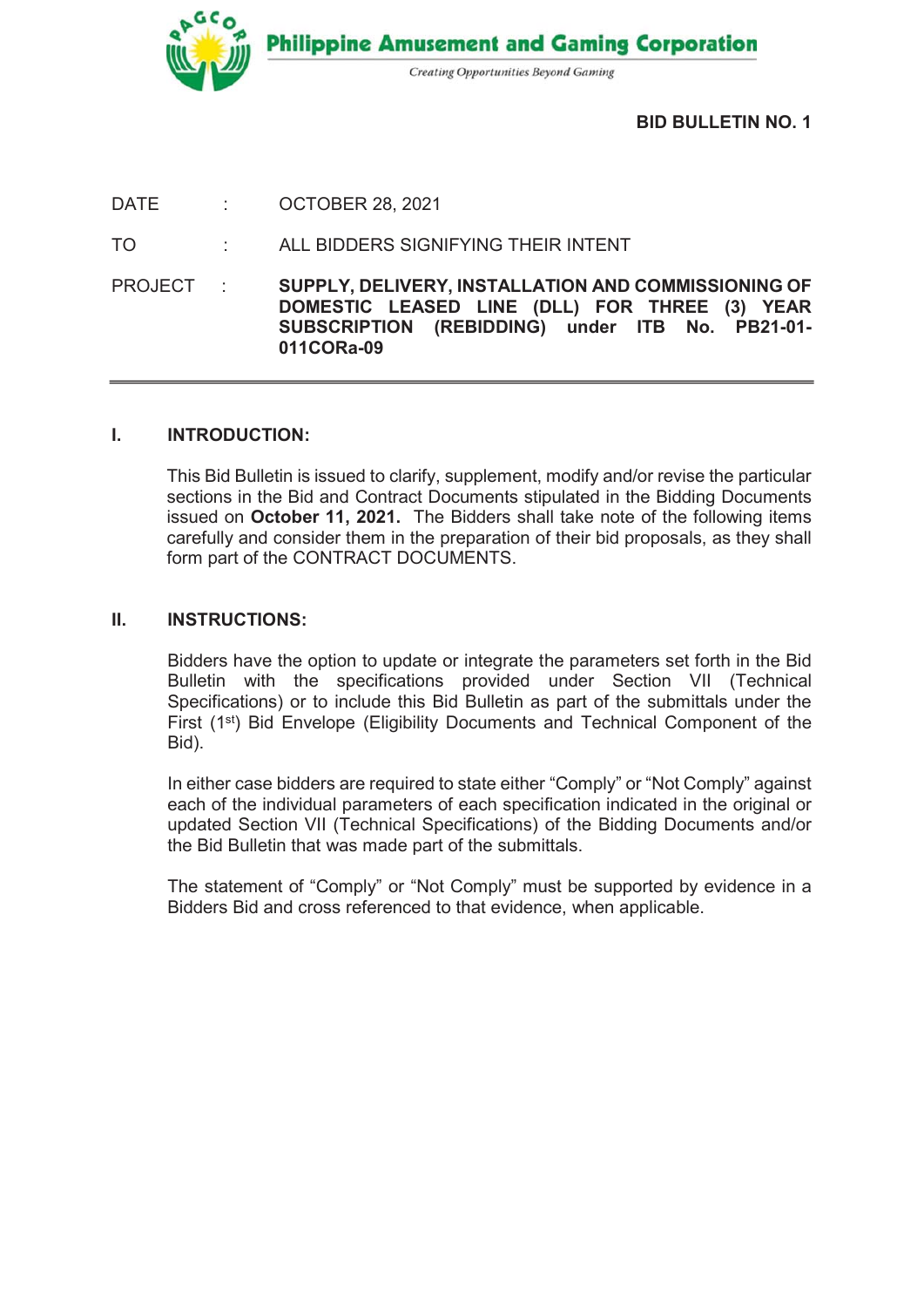## III. CHANGES IN THE SCHEDULE OF BIDDING ACTIVITIES AND CLARIFICATION/MODIFICATION IN THE BIDDING DOCUMENTS:

|       | <b>SECTION I. INVITATION TO BID</b>                                                                                                                                                                                                                                                                                                                                                                                                                                                                                                                                                                                                                                                                                                                                                                                  |                                                                                                                                                                                                                                                                                                                                                                                                                                                                                                                                                                                                                                                                                                                                                                                                                              |
|-------|----------------------------------------------------------------------------------------------------------------------------------------------------------------------------------------------------------------------------------------------------------------------------------------------------------------------------------------------------------------------------------------------------------------------------------------------------------------------------------------------------------------------------------------------------------------------------------------------------------------------------------------------------------------------------------------------------------------------------------------------------------------------------------------------------------------------|------------------------------------------------------------------------------------------------------------------------------------------------------------------------------------------------------------------------------------------------------------------------------------------------------------------------------------------------------------------------------------------------------------------------------------------------------------------------------------------------------------------------------------------------------------------------------------------------------------------------------------------------------------------------------------------------------------------------------------------------------------------------------------------------------------------------------|
| Page  | <b>From</b>                                                                                                                                                                                                                                                                                                                                                                                                                                                                                                                                                                                                                                                                                                                                                                                                          | To                                                                                                                                                                                                                                                                                                                                                                                                                                                                                                                                                                                                                                                                                                                                                                                                                           |
| $7-9$ | XXXXXXXXX                                                                                                                                                                                                                                                                                                                                                                                                                                                                                                                                                                                                                                                                                                                                                                                                            | XXXXXXXXX                                                                                                                                                                                                                                                                                                                                                                                                                                                                                                                                                                                                                                                                                                                                                                                                                    |
|       | 2. The PAGCOR now invites bids for<br>the above Procurement Project. The<br>supply, delivery, installation and<br>commissioning shall be undertaken<br>by the winning contractor within sixty<br>(60) calendar days from receipt of the<br>Notice to Proceed. The three (3) year<br>subscription shall commence from<br>the completion and acceptance of the<br>supply, delivery, installation and<br>commissioning of the Domestic<br>Leased Line (DLL) but it should not<br>exceed sixty (60) calendar days.<br>Bidders should have completed,<br>within three (3) years from the date of<br>submission and receipt of bids, a<br>contract similar to the Project. The<br>description of an eligible bidder is<br>contained in the Bidding Documents,<br>particularly, in Section II (Instructions<br>to Bidders). | The PAGCOR now invites bids for<br>3.<br>the above Procurement Project. The<br>supply, delivery, installation and<br>commissioning shall be undertaken<br>by the winning contractor within<br>sixty (60) calendar days from receipt<br>of the Notice to Proceed. The three<br>year subscription<br>shall<br>(3)<br>commence from the completion and<br>acceptance of the supply, delivery,<br>installation and commissioning of<br>the Domestic Leased Line (DLL) but<br>it should not exceed sixty (60)<br>calendar days. Bidders should have<br>completed, within five (5) years<br>from the date of submission and<br>receipt of bids, a contract similar to<br>the Project. The description of an<br>eligible bidder is contained in the<br>Bidding Documents, particularly, in<br>Section II (Instructions to Bidders). |
|       | XXXXXXXXX                                                                                                                                                                                                                                                                                                                                                                                                                                                                                                                                                                                                                                                                                                                                                                                                            | XXXXXXXXX                                                                                                                                                                                                                                                                                                                                                                                                                                                                                                                                                                                                                                                                                                                                                                                                                    |
|       | 5. A<br>complete<br>of<br><b>Bidding</b><br>set<br>Documents may be acquired by<br><b>Bidders</b><br>starting<br>interested<br>on<br>October 11, 2021 (Monday) up to<br>November 03, 2021 (Wednesday)<br>given address<br>from<br>the<br>and<br>website(s) below upon payment of<br><b>Twenty-Five</b><br>Thousand<br>Pesos<br>(PhP25,000.00) for the<br><b>Bidding</b><br>Documents, pursuant to the latest<br>Guidelines issued by the GPPB.                                                                                                                                                                                                                                                                                                                                                                       | 5. A<br>complete<br><b>Bidding</b><br>set of<br>Documents may be acquired by<br><b>Bidders</b><br>starting<br>interested<br>on<br>October 11, 2021 (Monday) up to<br>November 10, 2021 (Wednesday)<br>from the given address<br>and<br>website(s) below upon payment of<br>Twenty-Five Thousand Pesos<br>(PhP25,000.00) for the Bidding<br>Documents, pursuant to the latest<br>Guidelines issued by the GPPB.                                                                                                                                                                                                                                                                                                                                                                                                               |
|       | XXXXXXXXX                                                                                                                                                                                                                                                                                                                                                                                                                                                                                                                                                                                                                                                                                                                                                                                                            | XXXXXXXXX                                                                                                                                                                                                                                                                                                                                                                                                                                                                                                                                                                                                                                                                                                                                                                                                                    |
|       | 7. Bids must be duly received by the<br>BAC Secretariat through manual<br>submission on or before November<br>3, 2021 (Wednesday), 9:00 a.m. at                                                                                                                                                                                                                                                                                                                                                                                                                                                                                                                                                                                                                                                                      | 7. Bids must be duly received by the<br>BAC Secretariat through manual<br>submission<br>before<br>on or<br><b>November</b><br>10,<br>2021                                                                                                                                                                                                                                                                                                                                                                                                                                                                                                                                                                                                                                                                                    |

Please effect the following changes in the Bidding Documents:

Page 2 of 6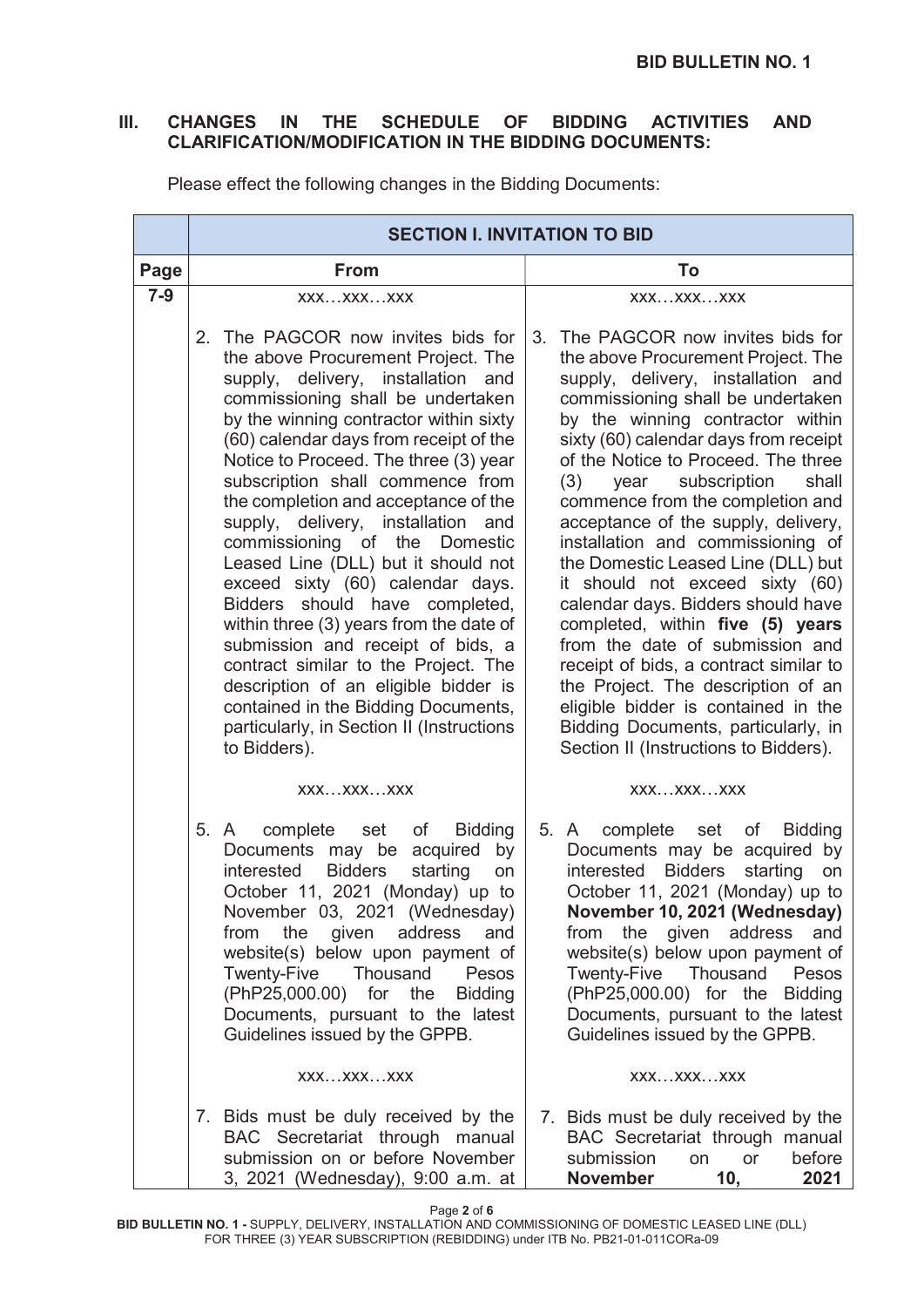| the Corporate Lounge, Sixth (6 <sup>th</sup> )                                                                                                                                                                                                                                                                                                                                                             | (Wednesday), 9:00 a.m. at the                                                                                                                                                                                                                                                                                                                                                                                                             |
|------------------------------------------------------------------------------------------------------------------------------------------------------------------------------------------------------------------------------------------------------------------------------------------------------------------------------------------------------------------------------------------------------------|-------------------------------------------------------------------------------------------------------------------------------------------------------------------------------------------------------------------------------------------------------------------------------------------------------------------------------------------------------------------------------------------------------------------------------------------|
| Floor, PAGCOR Executive Office,                                                                                                                                                                                                                                                                                                                                                                            | Corporate Lounge, Sixth (6 <sup>th</sup> )                                                                                                                                                                                                                                                                                                                                                                                                |
| New Coast Hotel Manila, 1588 M.H.                                                                                                                                                                                                                                                                                                                                                                          | Floor, PAGCOR Executive Office,                                                                                                                                                                                                                                                                                                                                                                                                           |
| del Pilar Street corner Pedro Gil                                                                                                                                                                                                                                                                                                                                                                          | New Coast Hotel Manila, 1588                                                                                                                                                                                                                                                                                                                                                                                                              |
| Street, Malate, Manila. Late bids                                                                                                                                                                                                                                                                                                                                                                          | M.H. del Pilar Street corner Pedro                                                                                                                                                                                                                                                                                                                                                                                                        |
| shall not be accepted.                                                                                                                                                                                                                                                                                                                                                                                     | Gil Street, Malate, Manila. Late                                                                                                                                                                                                                                                                                                                                                                                                          |
| XXXXXXXXX                                                                                                                                                                                                                                                                                                                                                                                                  | bids shall not be accepted.                                                                                                                                                                                                                                                                                                                                                                                                               |
| 9. Bid opening shall be on November 3,<br>2021 (Wednesday), 9:00<br>a.m.<br>onwards at the Corporate Lounge,<br>Sixth (6 <sup>th</sup> ) Floor, PAGCOR Executive<br>Office, New Coast Hotel Manila,<br>1588 M.H. del Pilar Street corner<br>Pedro Gil Street, Malate, Manila.<br>Bids will be opened in the presence<br>of the bidders' representatives who<br>choose to attend the activity.<br>XXXXXXXXX | XXXXXXXXX<br>9. Bid opening shall be on <b>November</b><br>10, 2021 (Wednesday), 9:00 a.m.<br>onwards at the Corporate Lounge,<br>Sixth (6 <sup>th</sup> ) Floor, PAGCOR<br><b>Executive Office, New Coast Hotel</b><br>Manila, 1588 M.H. del Pilar Street<br>corner Pedro Gil Street, Malate,<br>Manila. Bids will be opened in the<br>presence of the<br>bidders'<br>representatives who choose to<br>attend the activity.<br>XXXXXXXXX |

| <b>SECTION III. BID DATA SHEET</b> |                                                                                                                                                                                                                                                     |                                                                                                                                                                                                                                                     |
|------------------------------------|-----------------------------------------------------------------------------------------------------------------------------------------------------------------------------------------------------------------------------------------------------|-----------------------------------------------------------------------------------------------------------------------------------------------------------------------------------------------------------------------------------------------------|
| <b>PAGE</b><br>NO.                 | <b>FROM</b>                                                                                                                                                                                                                                         | <b>TO</b>                                                                                                                                                                                                                                           |
| $17 - 19$                          | <b>ITB Clause 5.3</b>                                                                                                                                                                                                                               | <b>ITB Clause 5.3</b>                                                                                                                                                                                                                               |
|                                    | For this purpose, contracts similar to<br>the Project shall be:                                                                                                                                                                                     | For this purpose, contracts similar to<br>the Project shall be:                                                                                                                                                                                     |
|                                    | a. Any Domestic Leased Line (DLL)<br>project.                                                                                                                                                                                                       | <b>a.</b> Any Domestic Leased Line (DLL)<br>and/or Private Leased Line<br>(PLL) project.                                                                                                                                                            |
|                                    | b. Completed within three (3) years<br>prior to the deadline for the<br>submission and receipt of bids.                                                                                                                                             | b. Completed within five (5) years<br>prior to the deadline for the<br>submission and receipt of bids.                                                                                                                                              |
|                                    | <b>ITB Clause 20.2</b>                                                                                                                                                                                                                              | <b>ITB Clause 20.2</b>                                                                                                                                                                                                                              |
|                                    | Within a non-extendible period of five<br>(5) calendar days from receipt by the<br>bidder of the notice from the BAC that<br>it submitted the Lowest Calculated Bid<br>(LCB)/Single Calculated Bid (SCB),<br>the Bidder shall submit the following: | Within a non-extendible period of five<br>(5) calendar days from receipt by the<br>bidder of the notice from the BAC that<br>it submitted the Lowest Calculated Bid<br>(LCB)/Single Calculated Bid (SCB),<br>the Bidder shall submit the following: |
|                                    | 1. In case the bidder is registered in<br>PhilGEPS under the Platinum<br>membership category, a valid                                                                                                                                               | 1. In case the bidder is registered in<br>PhilGEPS under the Platinum<br>membership category, a valid                                                                                                                                               |

Page 3 of 6

BID BULLETIN NO. 1 - SUPPLY, DELIVERY, INSTALLATION AND COMMISSIONING OF DOMESTIC LEASED LINE (DLL) FOR THREE (3) YEAR SUBSCRIPTION (REBIDDING) under ITB No. PB21-01-011CORa-09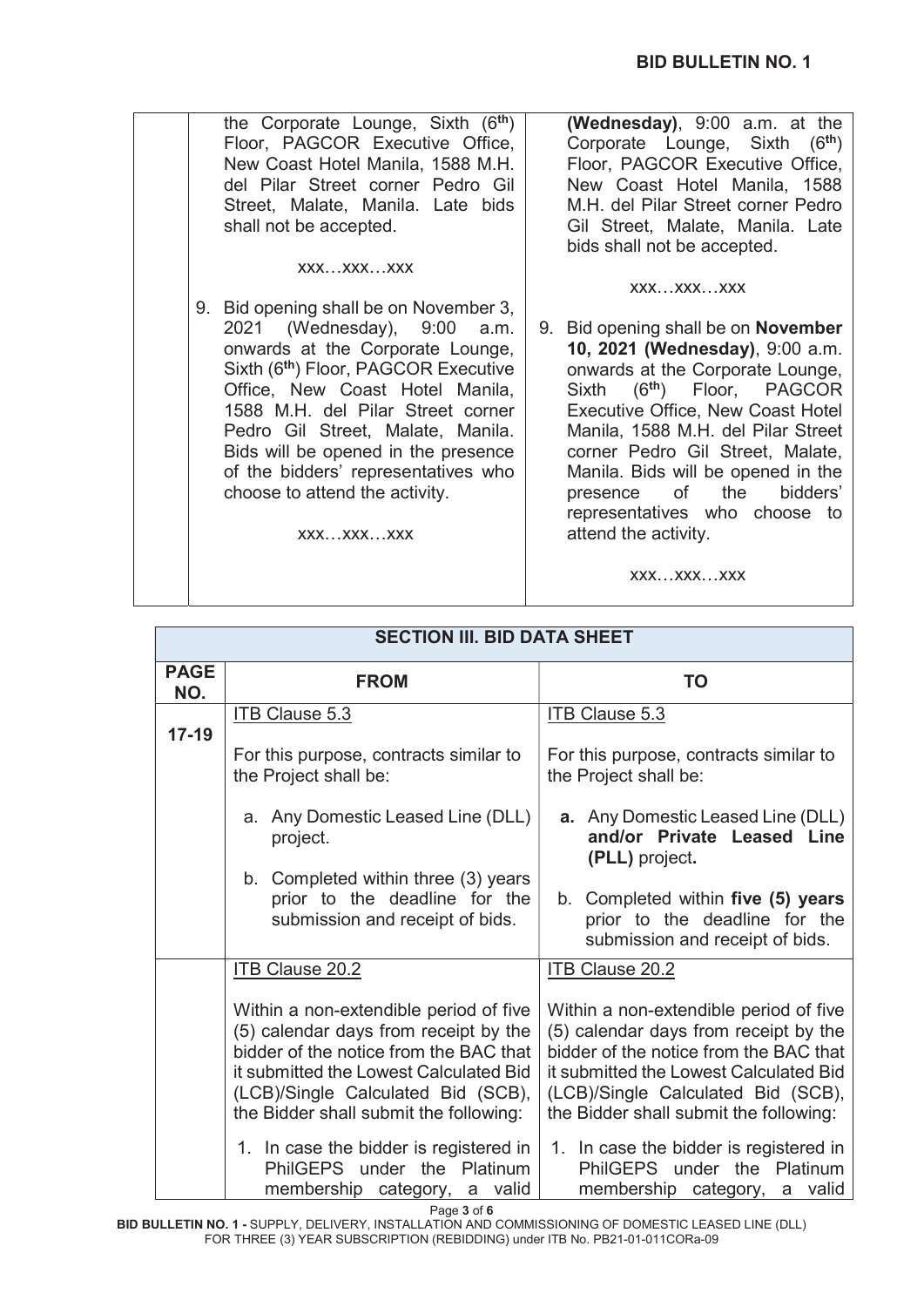| <b>PhilGEPS</b><br>Registration<br>Certificate; and                                                                                                                                                                                                                        | <b>PhilGEPS</b><br>Registration<br>Certificate; and                                                                                                                                                                                                                        |
|----------------------------------------------------------------------------------------------------------------------------------------------------------------------------------------------------------------------------------------------------------------------------|----------------------------------------------------------------------------------------------------------------------------------------------------------------------------------------------------------------------------------------------------------------------------|
| 2. Latest income and business tax<br>returns filed and paid through the<br><b>BIR Electronic Filing and Payment</b><br>System (eFPS),                                                                                                                                      | 2. Latest income and business tax<br>returns filed and paid through the<br><b>BIR Electronic Filing and Payment</b><br>System (eFPS),                                                                                                                                      |
| In accordance with Executive<br>Order (E.O.) No. 398, Revenue<br>Regulation (R.R.) No. 03-2005<br>and<br>Revenue<br>Memorandum<br>Circular (RMC) $16 - 2005$ , the<br>above-mentioned tax returns shall<br>refer to the following:                                         | In accordance with Executive<br>Order (E.O.) No. 398, Revenue<br>Regulation (R.R.) No. 03-2005<br>and<br>Revenue<br>Memorandum<br>Circular (RMC) $16 - 2005$ , the<br>above-mentioned tax returns shall<br>refer to the following:                                         |
| a. Latest Income Tax Return<br>(ITR) shall be the ITR for the<br>preceding<br>year, whether<br>calendar or fiscal, and                                                                                                                                                     | a. Latest Income Tax Return<br>(ITR) shall be the ITR for the<br>preceding<br>year,<br>whether<br>calendar or fiscal, and                                                                                                                                                  |
| c. Latest Business Tax Returns<br>shall refer to the Value Added<br>Tax (VAT) or Percentage Tax<br>filed and paid covering the<br>previous six (6) months before<br>date<br>of<br>Submission,<br>the<br>Opening<br>Receipt,<br>&<br>Preliminary Examination<br>of<br>Bids. | d. Latest Business Tax Returns<br>shall refer to the Value Added<br>Tax (VAT) or Percentage Tax<br>filed and paid covering the<br>previous six (6) months before<br>date<br>the<br>of<br>Submission,<br>Opening<br>Receipt,<br>&<br>Preliminary Examination<br>of<br>Bids. |
|                                                                                                                                                                                                                                                                            | 3. Detailed implementation plan<br>to include but not limited to<br>Gantt chart activity timetable,<br>installation<br>diagram<br>and<br>testing/acceptance<br>procedures.                                                                                                 |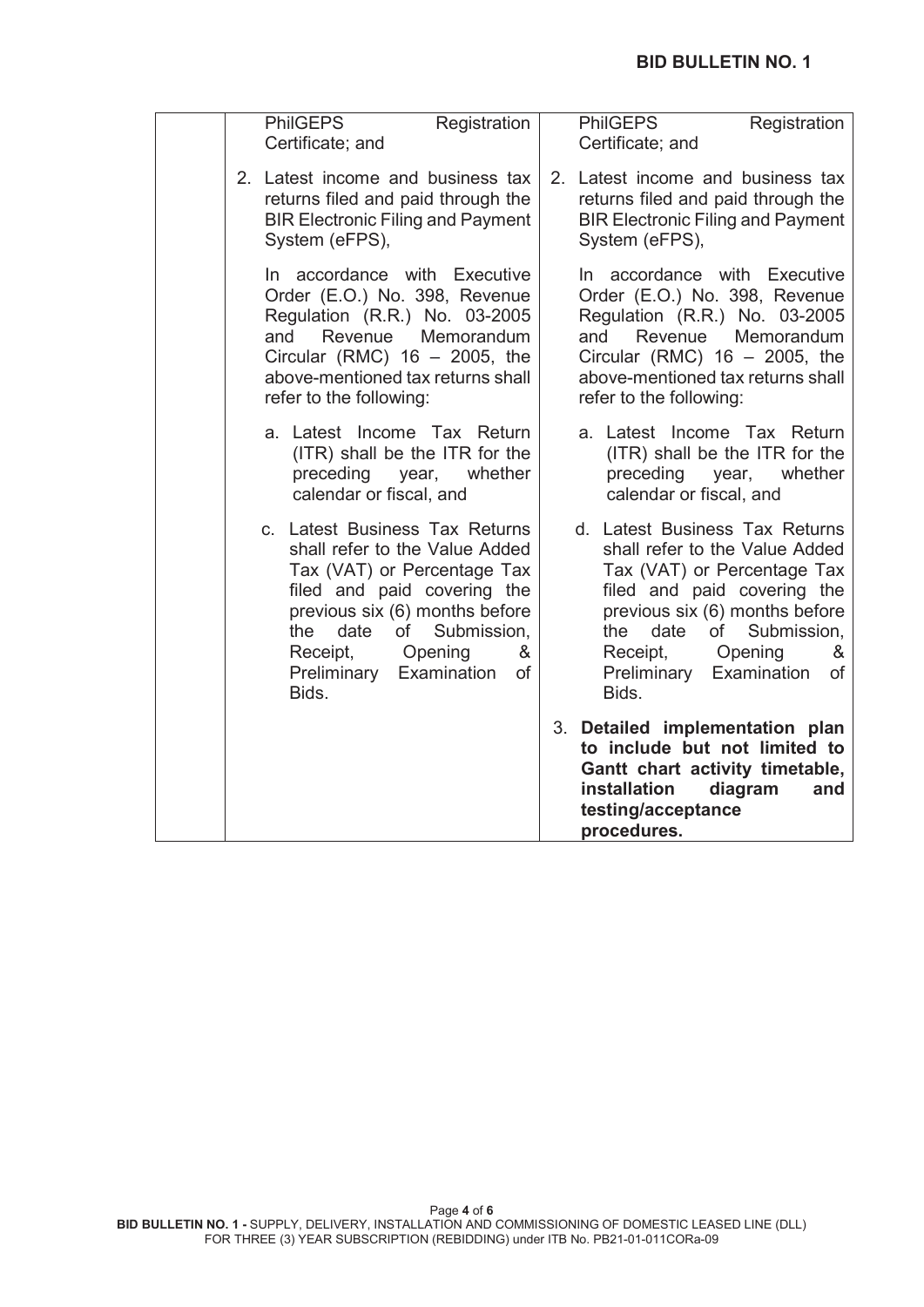| <b>SECTION VII. TECHNICAL SPECIFICATION</b> |                                                                                                                                                                                                                                                                                                                                                                                |  |  |
|---------------------------------------------|--------------------------------------------------------------------------------------------------------------------------------------------------------------------------------------------------------------------------------------------------------------------------------------------------------------------------------------------------------------------------------|--|--|
|                                             | * DRAFT SERVICE CONTRACT                                                                                                                                                                                                                                                                                                                                                       |  |  |
| <b>PAGE</b><br>NO.                          | <b>Bidders must state here</b><br>either "Comply" or "Not<br><b>Specification</b><br>Comply" against each<br><b>of</b><br>the<br>individual<br>of each<br>parameters<br><b>Specification</b><br>stating<br>the<br>corresponding<br>performance<br>parameter.                                                                                                                   |  |  |
|                                             | <b>FROM</b>                                                                                                                                                                                                                                                                                                                                                                    |  |  |
| $37 - 38$                                   | XXXXXXXXX                                                                                                                                                                                                                                                                                                                                                                      |  |  |
|                                             | <b>SERVICE LEVEL</b>                                                                                                                                                                                                                                                                                                                                                           |  |  |
| $*69$                                       | XXXXXXXXX                                                                                                                                                                                                                                                                                                                                                                      |  |  |
|                                             | 15. For redundancy purposes, the Service<br>Provider must not utilize any of the<br><b>Statement of</b><br>transmission backbone systems and last mile<br><b>Compliance:</b><br>facilities used by the service provider of<br>Pagcor 's Multi-Protocol Label Switching<br>Virtual Private Network (MPLS-IPVPN)                                                                 |  |  |
|                                             | XXXXXXXXX                                                                                                                                                                                                                                                                                                                                                                      |  |  |
|                                             | <b>TO</b>                                                                                                                                                                                                                                                                                                                                                                      |  |  |
|                                             | XXXXXXXXX                                                                                                                                                                                                                                                                                                                                                                      |  |  |
|                                             | 15. For redundancy purposes, the Service<br>Provider must not utilize any of the<br><b>Statement of</b><br>transmission backbone systems and last mile<br><b>Compliance:</b><br>facilities currently being used for PAGCOR's<br>existing L3 Multi-Protocol Label Switching<br>(MPLS)<br><b>Internet</b><br><b>Protocol Virtual</b><br><b>Private</b><br><b>Network (IPVPN)</b> |  |  |
|                                             | XXXXXXXXX                                                                                                                                                                                                                                                                                                                                                                      |  |  |

| SECTION VIII. CHECKLIST OF TECHNICAL AND FINANCIAL DOCUMENTS |                                     |
|--------------------------------------------------------------|-------------------------------------|
| <b>PAGE</b><br>NO.                                           | <b>FROM</b>                         |
|                                                              | XXXXXXXXX                           |
| 48-55                                                        | <b>TECHNICAL COMPONENT ENVELOPE</b> |
|                                                              | XXXXXXXXX                           |
|                                                              | <b>Technical Documents</b>          |
|                                                              | XXXXXXXXX                           |

Page 5 of 6

BID BULLETIN NO. 1 - SUPPLY, DELIVERY, INSTALLATION AND COMMISSIONING OF DOMESTIC LEASED LINE (DLL) FOR THREE (3) YEAR SUBSCRIPTION (REBIDDING) under ITB No. PB21-01-011CORa-09